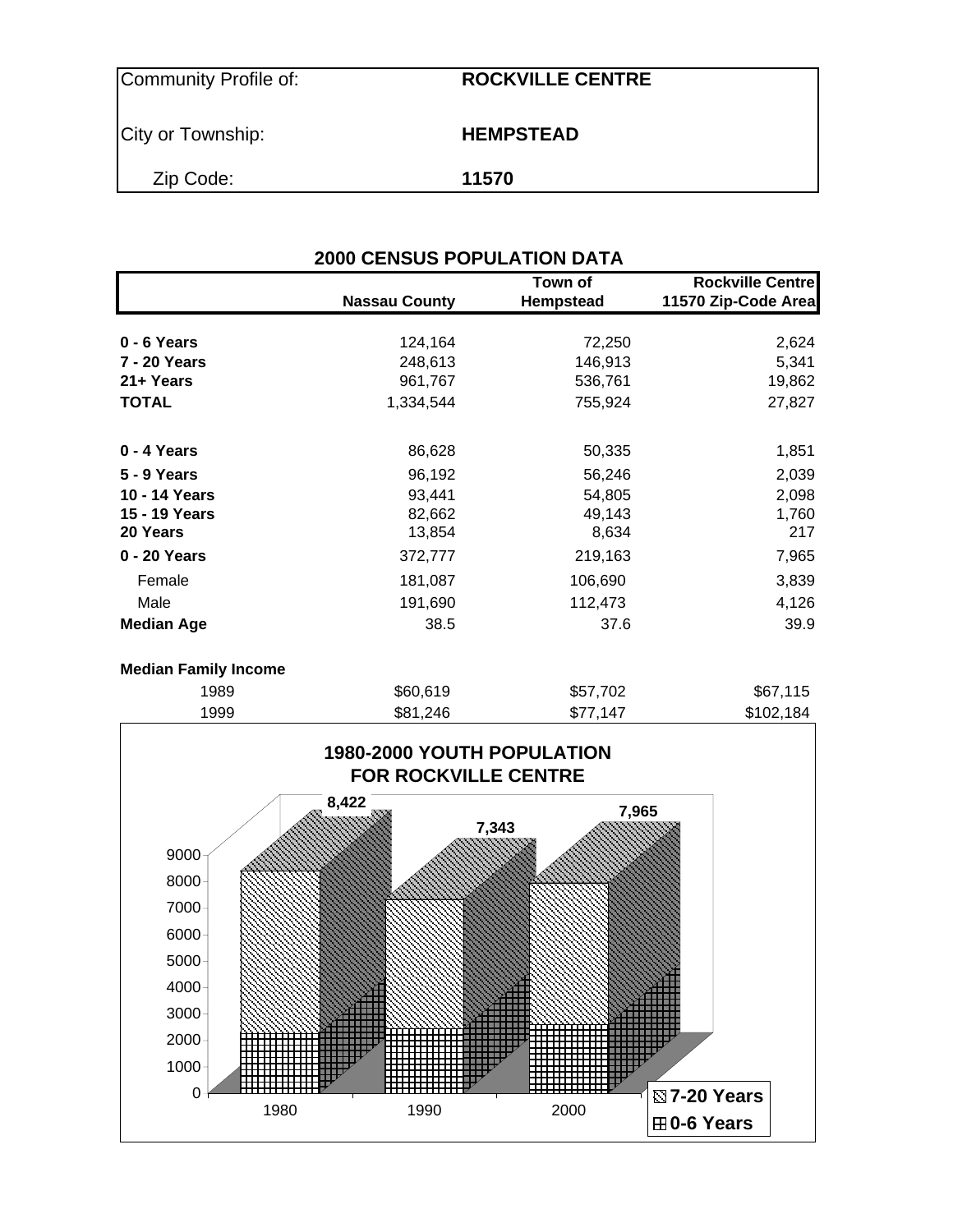| <b>Nassau County</b> |                      | <b>Town of</b><br><b>Hempstead</b> | 11570 - Rockville Centre<br>Zip-Code Area          |  |  |
|----------------------|----------------------|------------------------------------|----------------------------------------------------|--|--|
|                      |                      |                                    |                                                    |  |  |
| $0 - 6$ Years        | 118,978              | 73,806                             | 2,381                                              |  |  |
| 7 - 20 Years         | 231,792              | 139,895                            | 5,704                                              |  |  |
| 21+ Years            | 978,505              | 557,917                            | 22,594                                             |  |  |
| <b>TOTAL</b>         | 1,329,275            | 771,618                            | 30,679                                             |  |  |
| $0 - 4$ Years        | 83,639               | 52,174                             | 1,648                                              |  |  |
| $5 - 9$ Years        |                      |                                    |                                                    |  |  |
|                      | 90,106               | 55,438                             | 1,799                                              |  |  |
| 10 - 14 Years        | 82,042               | 49,470                             | 1,982                                              |  |  |
| 15 - 19 Years        | 79,040               | 47,058                             | 2,170                                              |  |  |
| 20 Years             | 15,943               | 9,563                              | 487                                                |  |  |
| 0 - 20 Years         | 350,770              | 213,701                            | 8,085                                              |  |  |
| 2,500                |                      |                                    |                                                    |  |  |
| 2,000 두              |                      |                                    | <b>Kanggoromana</b>                                |  |  |
| 1,500                | ਲ ਵ<br><b>Marine</b> |                                    | ×<br>** 0-4<br>an an                               |  |  |
| 1,000                |                      |                                    | $-D=5-9$<br>""" <del>"</del> "" 10-14<br>$15 - 19$ |  |  |
| 500                  |                      |                                    |                                                    |  |  |
| 0<br>2001<br>2002    | 2003<br>2004         | 2005<br>2006<br>2007               | 2008<br>2009<br>2010                               |  |  |

# **2000 POPULATION PROJECTION DATA**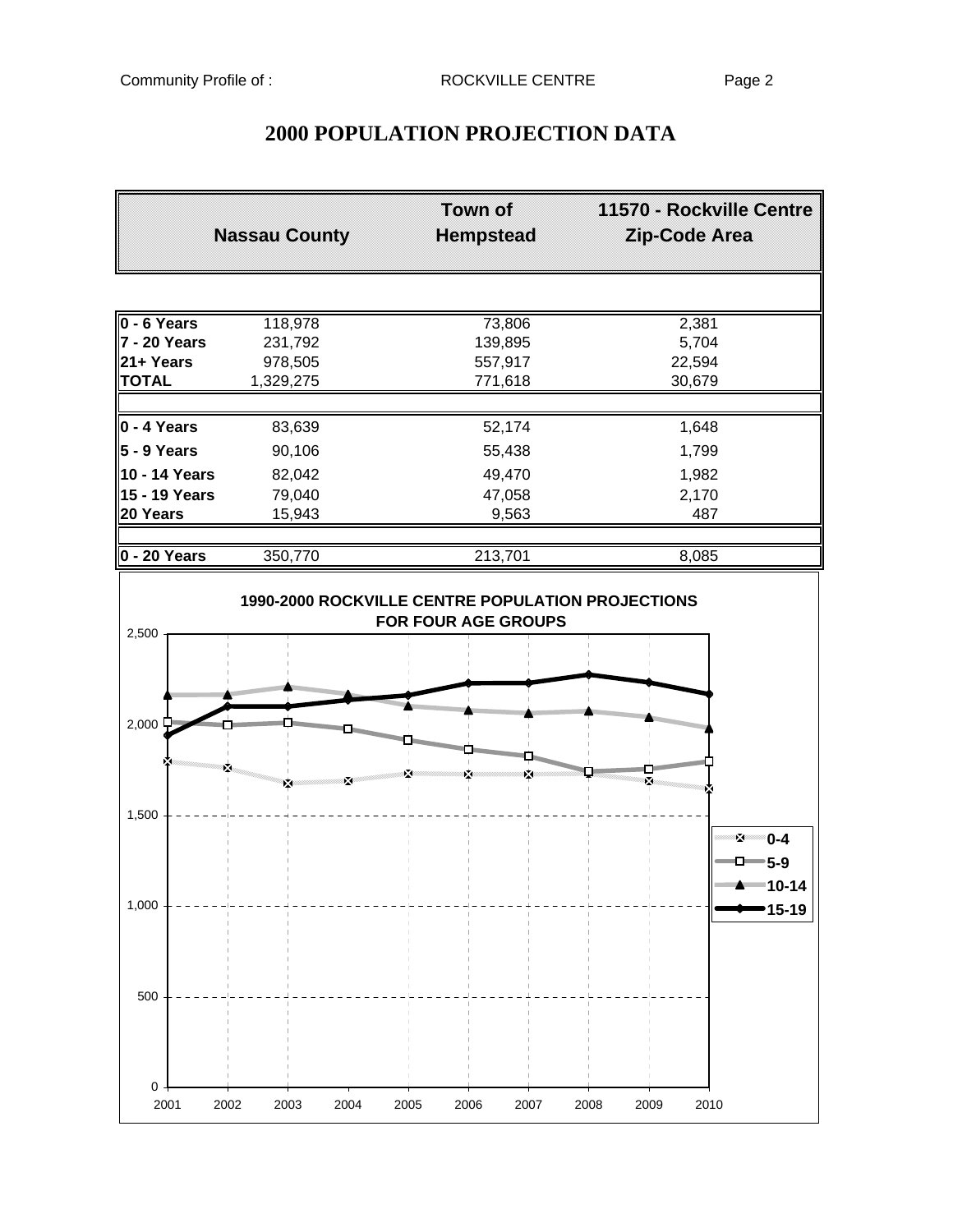# **TEMPORARY ASSISTANCE TO NEEDY FAMILIES (Formerly AFDC) (NUMBER OF INDIVIDUALS)**

|      |               | Town of   | 16-20 y       |
|------|---------------|-----------|---------------|
| Year | Nassau County | Hempstead | Zip-Code Area |
|      |               |           |               |
| 1985 | 15,963        | 11,783    | 326           |
| 1986 | 15,337        | 11,390    | 342           |
| 1987 | 13,321        | 9,981     | 300           |
| 1988 | 12,410        | 9,168     | 307           |
| 1989 | 11,950        | 8,943     | 281           |
| 1990 | 12,607        | 9,404     | 280           |
| 1991 | 15,317        | 11,504    | 342           |
| 1992 | 16,528        | 12,410    | 377           |
| 1993 | 20,129        | 15,031    | 445           |
| 1994 | 20,622        | 15,217    | 464           |
| 1995 | 20,229        | 14,981    | 469           |
| 1996 | 17,800        | 13,309    | 356           |
| 1997 | 14,940        | 11,219    | 307           |
| 1998 | 12,706        | 9,651     | 246           |
| 1999 | 10,825        | 8,265     | 191           |

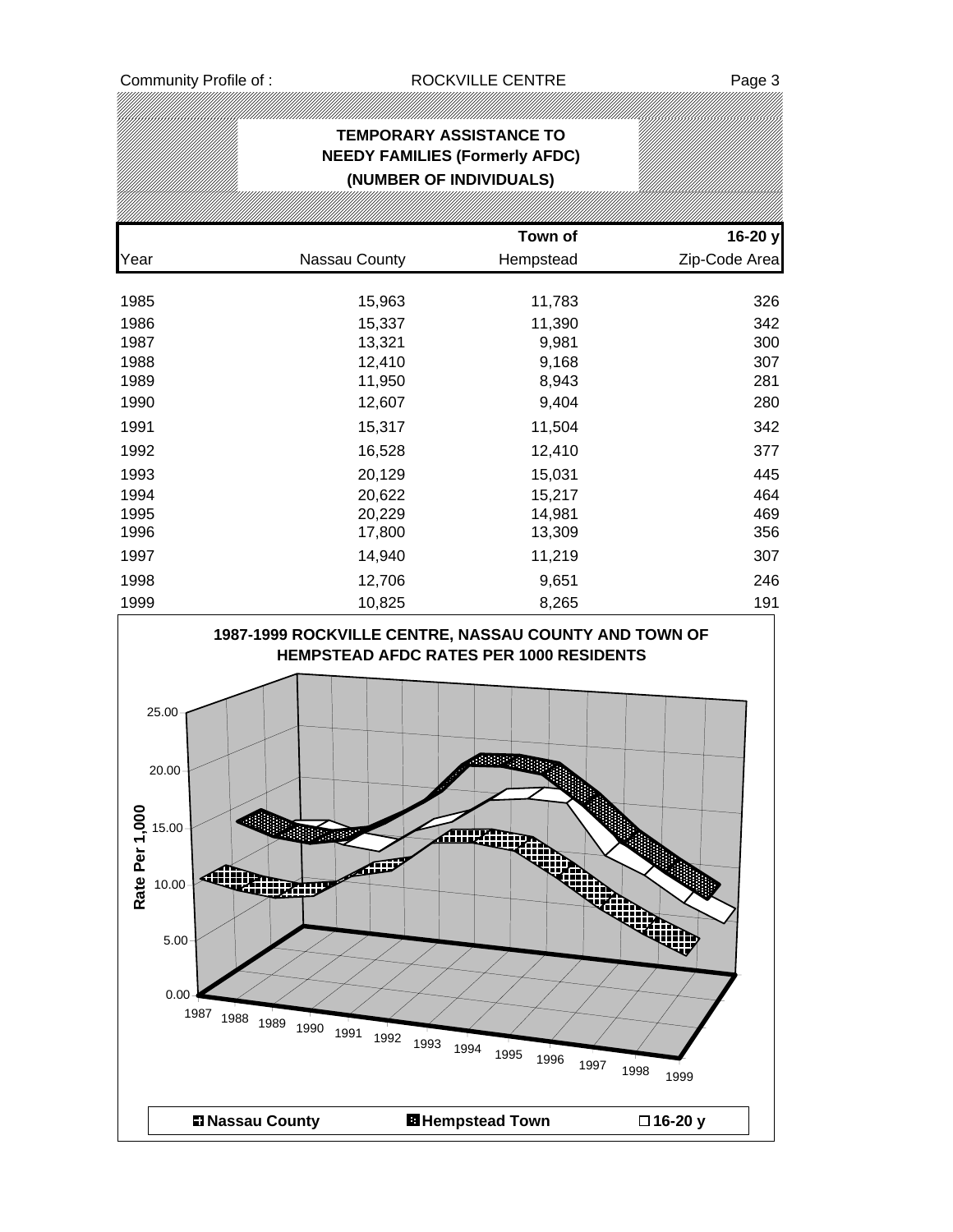### **11570 ZIP-CODE AREA RESIDENT YOUTH OFFENSES**

|              |                | 7-15 Years Old     |                    |                          |
|--------------|----------------|--------------------|--------------------|--------------------------|
|              |                | <b>Station</b>     | <b>Subjects of</b> |                          |
| Year         | <b>Arrests</b> | <b>Adjustments</b> | Investigation      | <b>Totals</b>            |
| 1990         | 11             | 46                 | 8                  | 65                       |
| 1991         | 45             | 38                 | 15                 | 98                       |
| 1992         | 69             | 14                 | 18                 | 101                      |
| 1993         | 22             | 53                 | 10                 | 85                       |
| 1994         | 22             | 48                 | 20                 | 90                       |
| 1995         | 32             | 65                 | 22                 | 119                      |
| 1996         | 66             | 42                 | 22                 | 133                      |
| 1997         | 24             | 22                 | 46                 | 103                      |
|              |                |                    |                    |                          |
|              |                | 16-20 Years Old    |                    |                          |
|              |                | <b>Subjects of</b> |                    | <b>All Ages</b>          |
| Year         | <b>Arrests</b> | Investigation      | <b>Totals</b>      | <b>Total Incidents*</b>  |
|              | 79             | 15                 | 94                 |                          |
| 1990<br>1991 | 84             | 26                 | 110                |                          |
| 1992         | 55             | 16                 | 71                 |                          |
| 1993         | 57             | 22                 | 79                 | 160<br>209<br>173<br>166 |
| 1994         | 58             | 32                 | 90                 |                          |
| 1995         | 55             | 22                 | 77                 |                          |
| 1996         | 70             | 24                 | 94                 | 180<br>196<br>228        |



\* Total incidents include arrests, station adjustments and subjects of investigation for 1988 - 1995. Subjects were not available prior to 1988. Youth offense data does not include data on convictions following from some of these arrests.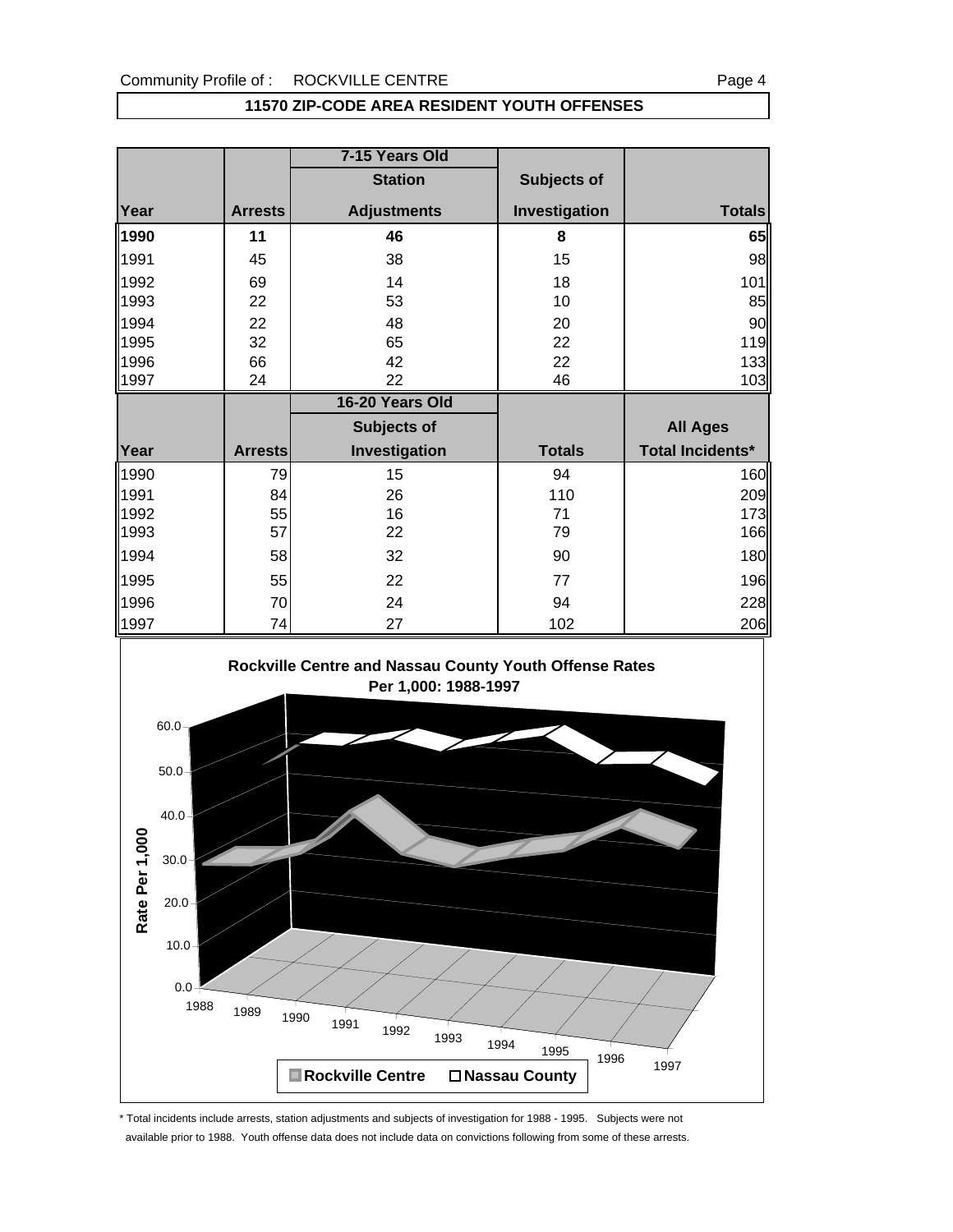Community Profile of : ROCKVILLE CENTRE **ROCK** Page 5

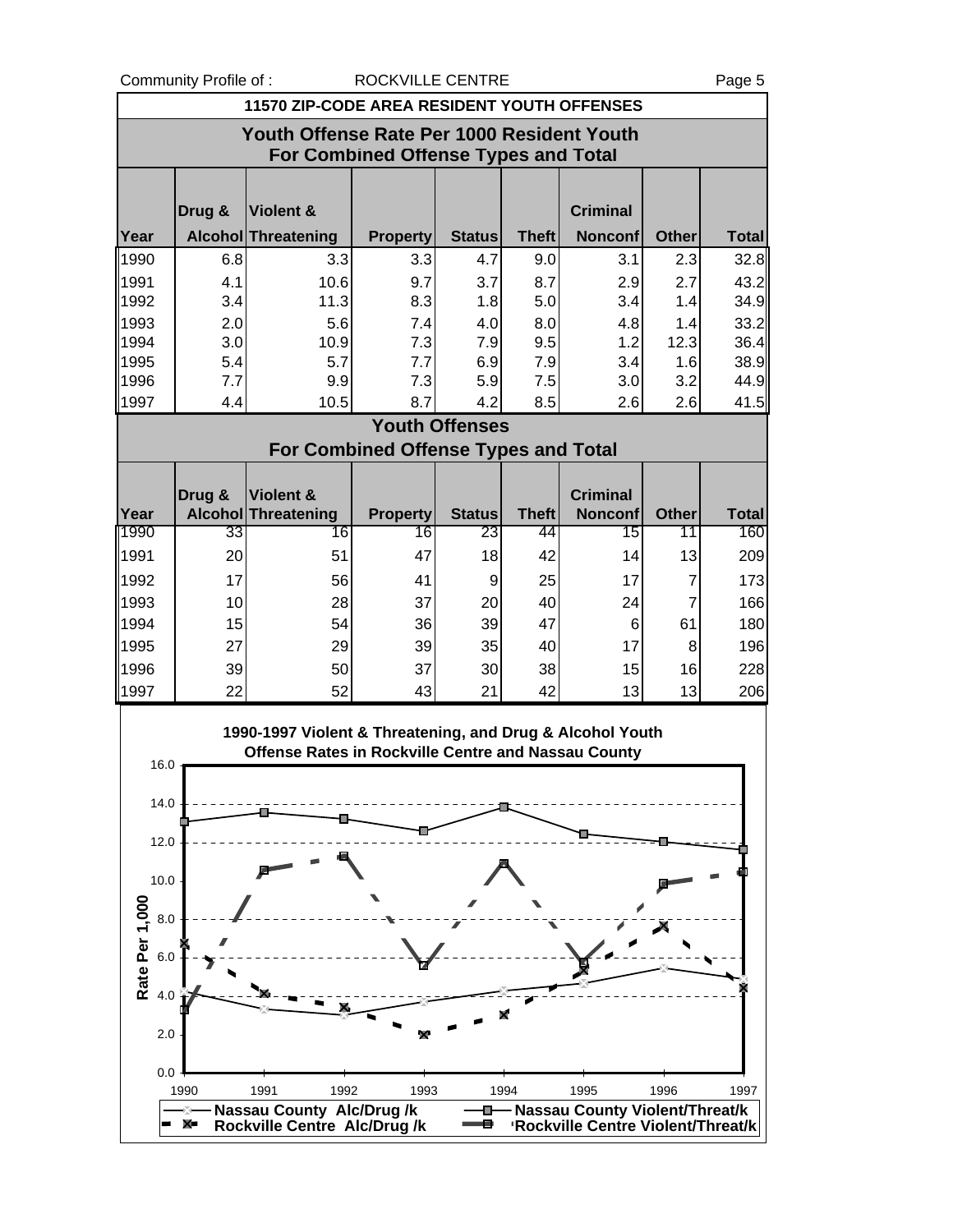

"Other" communities include Bellmore, Hempstead, E. Rockaway, Roosevelt, Woodmere, Massapequa, Uniondale, Valley Stream ar Great Neck. Each community comprises less than 1% of all offenses involving RVC youth.



 "Other" communities include E Rockaway, Franklin Sq, Glen Head, Island Park, W Hempstead, Merrick, Uniondale, Valley Stream, Seaford, Floral Pk, E meadow, Malverne, Woodmere, Massapequa, Wantagh, Other NYS and Suffolk County. Each community comprises less than 3% of all youth offenses committed in Rockville Centre.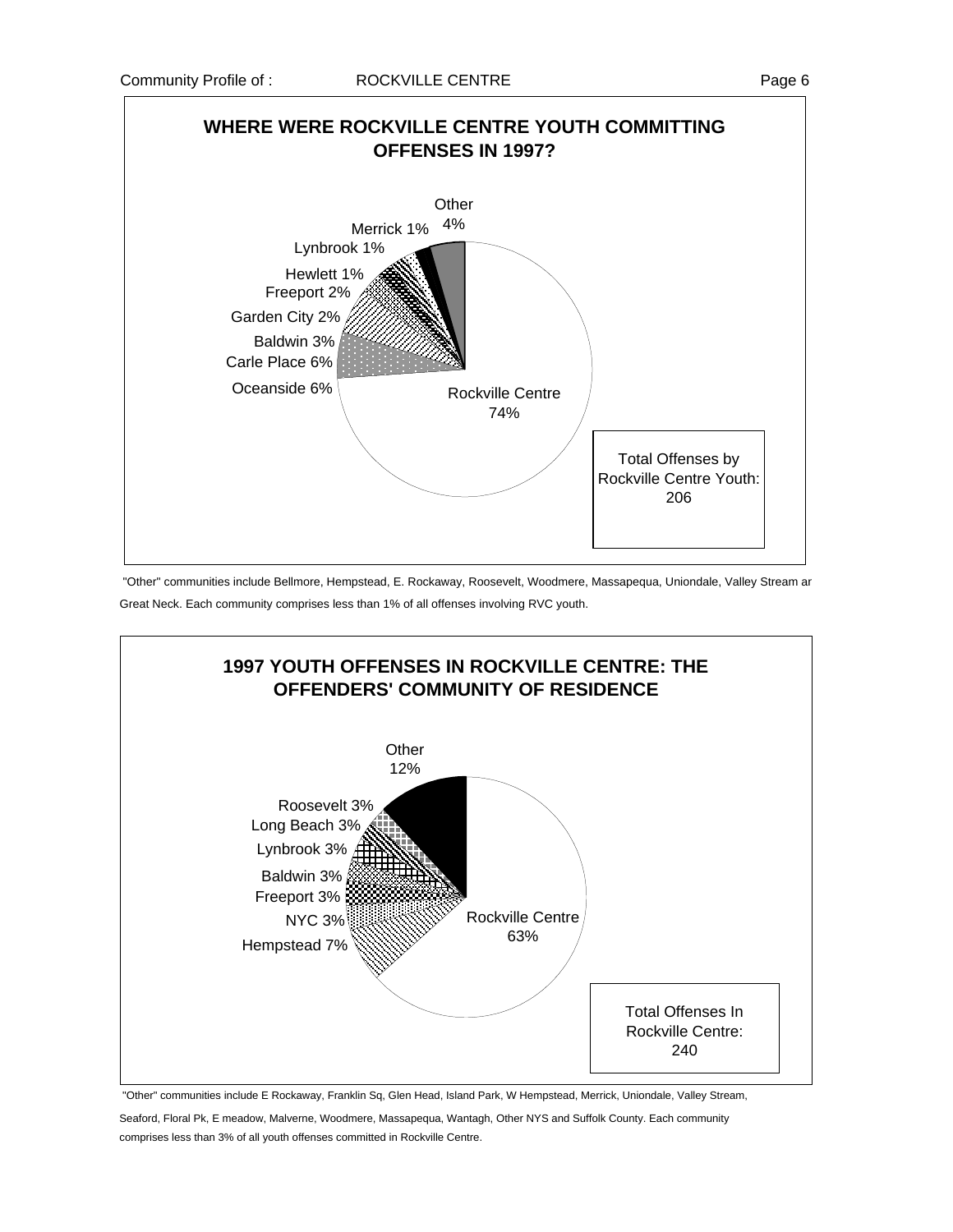|                              |                |                                                                                                                |                |                |                |                |                | 1991-97  |
|------------------------------|----------------|----------------------------------------------------------------------------------------------------------------|----------------|----------------|----------------|----------------|----------------|----------|
|                              |                |                                                                                                                |                |                |                |                |                | Percent  |
| Age                          | 1991           | 1992                                                                                                           | 1993           | 1994           | 1995           | 1996           | 1997           | Change   |
| 10 Yr & Less                 | $\overline{0}$ | $\Omega$                                                                                                       | $\overline{2}$ | $\overline{0}$ | $\overline{2}$ | $\Omega$       | 1              |          |
| $\%$                         | 0.0%           | 0.0%                                                                                                           | 10.5%          | 0.0%           | 6.5%           | 0.0%           | 5.6%           |          |
| 11 to 12                     | $\Omega$       | $\overline{2}$                                                                                                 | $\Omega$       | $\overline{3}$ | $\overline{9}$ | $\overline{4}$ | $\Omega$       |          |
| %                            | 0.0%           | 22.2%                                                                                                          | 0.0%           | 10.7%          | 29.0%          | 15.4%          | 0.0%           |          |
| 13                           | $\Omega$       | 1                                                                                                              | 1              | 6              | 10             | 3              | 1              |          |
| $\%$                         | 0.0%           | 11.1%                                                                                                          | 5.3%           | 21.4%          | 32.3%          | 11.5%          | 5.6%           |          |
| 14                           | $\overline{3}$ | $\overline{2}$                                                                                                 | $\overline{1}$ | $\overline{4}$ | $\overline{2}$ | $\overline{8}$ | $\overline{7}$ | 133.3%   |
| $\%$                         | 18.8%          | 22.2%                                                                                                          | 5.3%           | 14.3%          | 6.5%           | 30.8%          | 38.9%          |          |
| 15                           | $\overline{7}$ | $\overline{2}$                                                                                                 | 8              | 11             | $\overline{2}$ | 6              | 6              | $-14.3%$ |
| $\%$                         | 0.0%           | 22.2%                                                                                                          | 42.1%          | 39.3%          | 6.5%           | 23.1%          | 33.3%          |          |
| 16                           | 3              | $\overline{2}$                                                                                                 | 4              | $\overline{4}$ | 3              | $\overline{4}$ | $\mathbf{1}$   | $-66.7%$ |
| $\%$                         | 18.8%          | 22.2%                                                                                                          | 21.1%          | 14.3%          | 9.7%           | 15.4%          | 5.6%           |          |
| 17                           | 3              | 0                                                                                                              | 3              | 0              | 3              | 1              | 2              | $-33.3%$ |
| $\%$                         | 0.0%           | 0.0%                                                                                                           | 15.8%          | 0.0%           | 9.7%           | 3.8%           | 11.1%          |          |
| 18                           | $\Omega$       | $\mathbf{O}$                                                                                                   | 0              | $\Omega$       | $\Omega$       | $\Omega$       | $\Omega$       |          |
| $\%$                         | 0.0%           | 0.0%                                                                                                           | 0.0%           | 0.0%           | 0.0%           | 0.0%           | 0.0%           |          |
| 19 to 20                     | $\Omega$       | $\mathbf 0$                                                                                                    | 0              | $\overline{0}$ | $\Omega$       | $\mathbf 0$    | $\Omega$       |          |
| %<br><b>Rockville Centre</b> | 0.0%           | 0.0%                                                                                                           | 0.0%           | 0.0%           | 0.0%           | 0.0%           | 0.0%           |          |
| Total                        | 16             | $9\,$                                                                                                          | 19             | 28             | 31             | 26             | 18             | 12.5%    |
| Rate Per 1,000               | 2.9            | 1.6                                                                                                            | 3.2            | 4.7            | 5.2            | 4.4            | 3.1            | 6.7%     |
| <b>Nassau County</b>         |                |                                                                                                                |                |                |                |                |                |          |
| Rate Per 1,000               | 5.19           | 6.63                                                                                                           | 8.98           | 8.68           | 7.52           | 7.23           | 7.30           | 40.5%    |
| 12.0                         |                | 1991-1997 Male and Female Runaway and Homeless Youth Rates Per<br>1,000 for Rockville Centre and Nassau County |                |                |                |                |                |          |
| 10.0                         |                |                                                                                                                |                |                |                |                |                |          |
| 8.0                          |                |                                                                                                                |                |                |                |                |                |          |
| 6.0                          |                |                                                                                                                |                |                |                |                |                |          |

# **Resident Rockville Centre Runaway and Homeless Youth by Age Group**

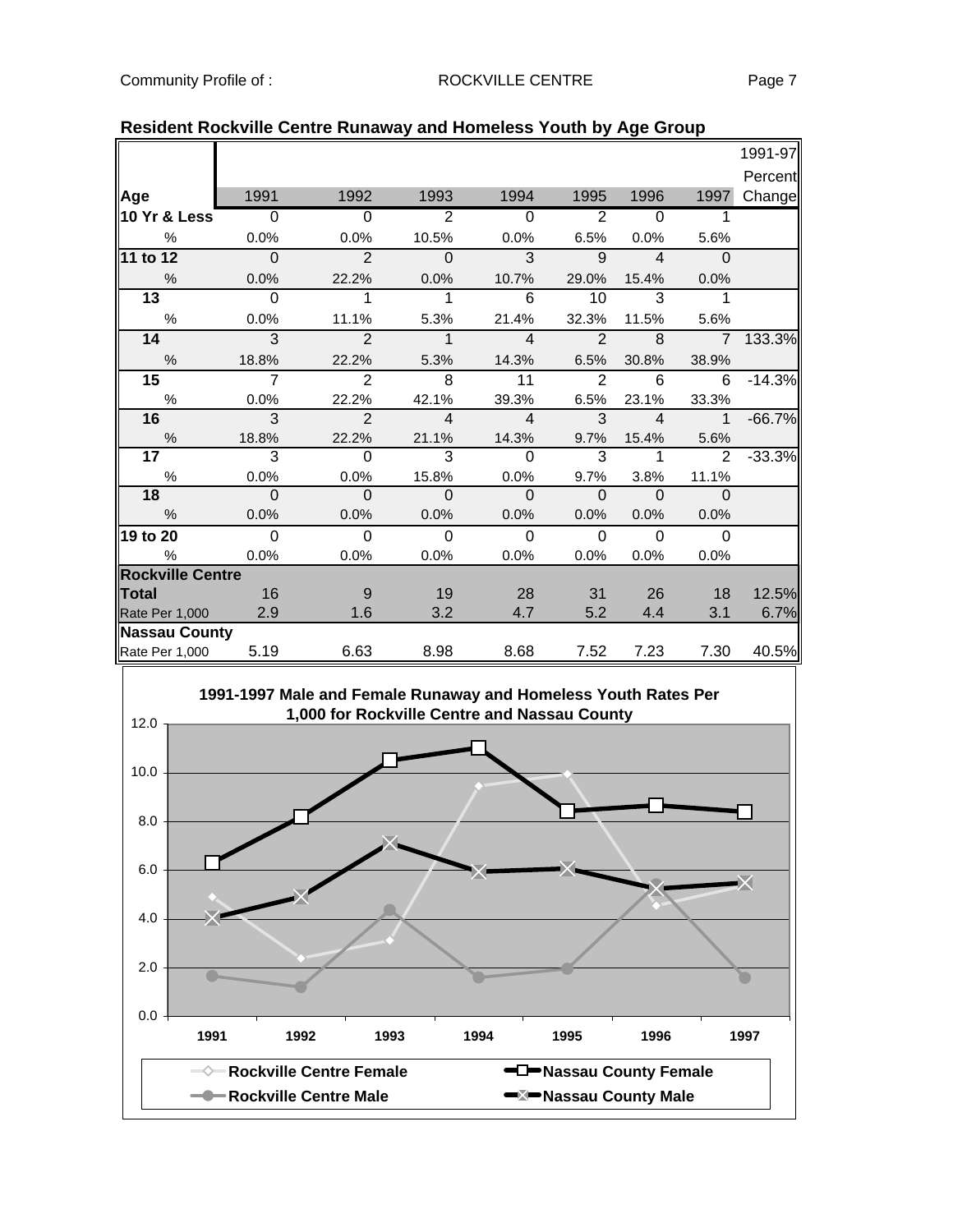# Community Profile of : <br>
ROCKVILLE CENTRE Page 8

# **PUBLIC SCHOOL ENROLLMENT IN ROCKVILLE CENTRE UFSD**

|                   | European | African  |          | Asian    | Native                                                |          |       |
|-------------------|----------|----------|----------|----------|-------------------------------------------------------|----------|-------|
| Year              | American | American | Latino   | American | American                                              | Total    |       |
|                   |          |          |          |          |                                                       |          |       |
| 1987              | 2,771    | 180      | 225      | 51       | 2                                                     | 3,229    |       |
| 1988              | 2,692    | 163      | 234      | 70       | 0                                                     | 3,159    |       |
| 1989              | 2,657    | 146      | 210      | 67       | 4                                                     | 3,084    |       |
| 1990              | 2,615    | 182      | 234      | 70       | 0                                                     | 3,101    |       |
| 1991              | 2,609    | 186      | 261      | 68       | 0                                                     | 3,124    |       |
| 1992              | 2,666    | 187      | 275      | 76       |                                                       | 3,205    |       |
| 1993              | 2,634    | 191      | 276      | 69       | 1                                                     | 3,171    |       |
| 1994              | 2,641    | 218      | 285      | 72       | 2                                                     | 3,218    |       |
| 1995              | 2,692    | 231      | 275      | 79       | 1                                                     | 3,278    |       |
| 1996              | 2,740    | 237      | 273      | 73       | 3                                                     | 3,326    |       |
| 1997              | 2,728    | 229      | 294      | 63       | 1                                                     | 3,315    |       |
| 1998              | 2,803    | 244      | 294      | 84       | 5                                                     | 3,432    |       |
| 1999              | 2,814    | 235      | 334      | 84       | 2                                                     | 3,469    |       |
|                   |          |          |          |          | Net Change in School Enrollment Between 1987 and 1999 |          |       |
|                   |          | European | African  |          | Asian                                                 | Native   |       |
|                   | 1987-99  | American | American | Latino   | American                                              | American | Total |
| Change in Number  |          | 43       | 55       | 109      | 33                                                    | 0        | 240   |
| Change as Percent |          | 2%       | 31%      | 48%      | 65%                                                   | 0%       | 7%    |

| Net Change in School Enrollment Between 1993 and 1999 |         |          |          |        |          |               |        |
|-------------------------------------------------------|---------|----------|----------|--------|----------|---------------|--------|
|                                                       |         | European | African  |        | Asian    | <b>Native</b> |        |
|                                                       | 1993-99 | American | American | Latino | American | American      | Totall |
| Change in Number                                      |         | 180      | 44       | 58     | 15       |               | 298    |
| Change as Percent                                     |         | 7%       | 23%      | 21%    | 22%      | 100%          | 9%     |



\* The 1993-99 change for Native Americans has been excluded from this chart because there were fewer than 10 enrolled in 1993. This policy is meant to avoid distorted percent comparisons among groups.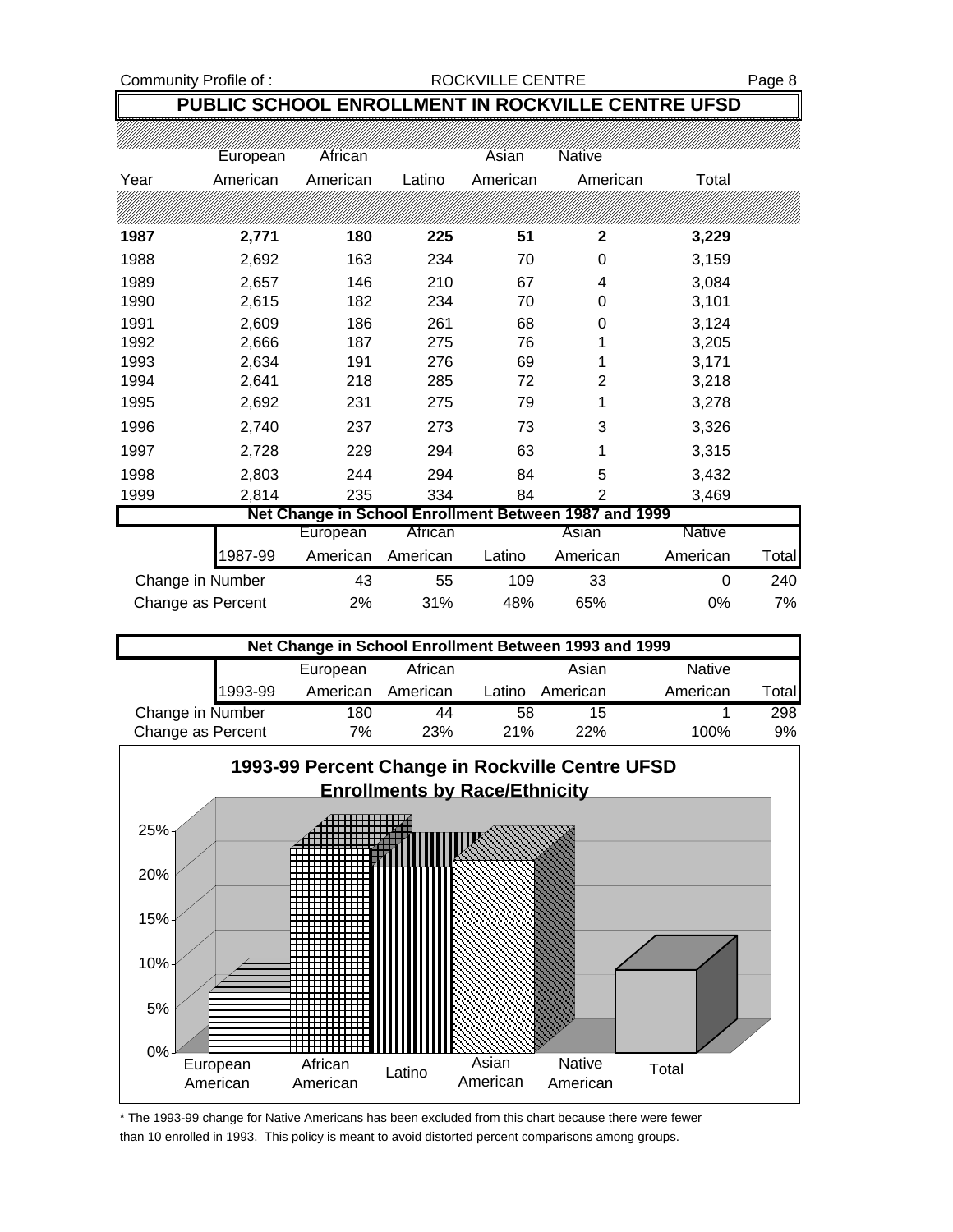# **PUBLIC SCHOOL ENROLLMENT IN OCEANSIDE UFSD**

|                   | European | African  |          | Asian    | Native                                                |               |       |
|-------------------|----------|----------|----------|----------|-------------------------------------------------------|---------------|-------|
| Year              | American | American | Latino   | American | American                                              | Total         |       |
|                   |          |          |          |          |                                                       |               |       |
| 1987              | 5134     | 21       | 143      | 82       | 2                                                     | 5382          |       |
| 1988              | 4989     | 16       | 167      | 70       | 1                                                     | 5243          |       |
| 1989              | 4870     | 13       | 169      | 78       | 0                                                     | 5130          |       |
| 1990              | 4815     | 19       | 186      | 88       | 3                                                     | 5111          |       |
| 1991              | 4688     | 11       | 237      | 109      | 1                                                     | 5046          |       |
| 1992              | 4815     | 10       | 235      | 96       | 3                                                     | 5159          |       |
| 1993              | 4859     | 10       | 265      | 100      |                                                       | 5235          |       |
| 1994              | 5014     | 16       | 267      | 76       | 3                                                     | 5376          |       |
| 1995              | 4995     | 14       | 357      | 105      | 4                                                     | 5475          |       |
| 1996              | 5032     | 29       | 391      | 130      | 1                                                     | 5583          |       |
| 1997              | 5319     | 26       | 336      | 92       | $\overline{2}$                                        | 5775          |       |
| 1998              | 5405     | 33       | 331      | 85       | 5                                                     | 5856          |       |
| 1999              | 5595     | 29       | 361      | 78       | 0                                                     | 6063          |       |
|                   |          |          |          |          | Net Change in School Enrollment Between 1987 and 1999 |               |       |
|                   |          | European | African  |          | Asian                                                 | <b>Native</b> |       |
|                   | 1987-99  | American | American | Latino   | American                                              | American      | Total |
| Change in Number  |          | 461      | 8        | 218      | -4                                                    | $-2$          | 681   |
| Change as Percent |          | 9%       | 38%      | 152%     | $-5%$                                                 | $-100%$       | 13%   |

| Net Change in School Enrollment Between 1993 and 1999 |         |          |          |        |          |               |       |
|-------------------------------------------------------|---------|----------|----------|--------|----------|---------------|-------|
|                                                       |         | European | African  |        | Asian    | <b>Native</b> |       |
|                                                       | 1993-99 | American | American | _atino | American | American      | Total |
| Change in Number                                      |         | 736      | 19       | 96     | $-22$    | -1            | 828   |
| Change as Percent                                     |         | 15%      | 190%     | 36%    | $-22\%$  | $-100%$       | 16%   |



\* The 1993-99 change for Native Americans has been excluded from this chart because there were fewer than 10 enrolled in 1993. This policy is meant to avoid distorted percent comparisons among groups.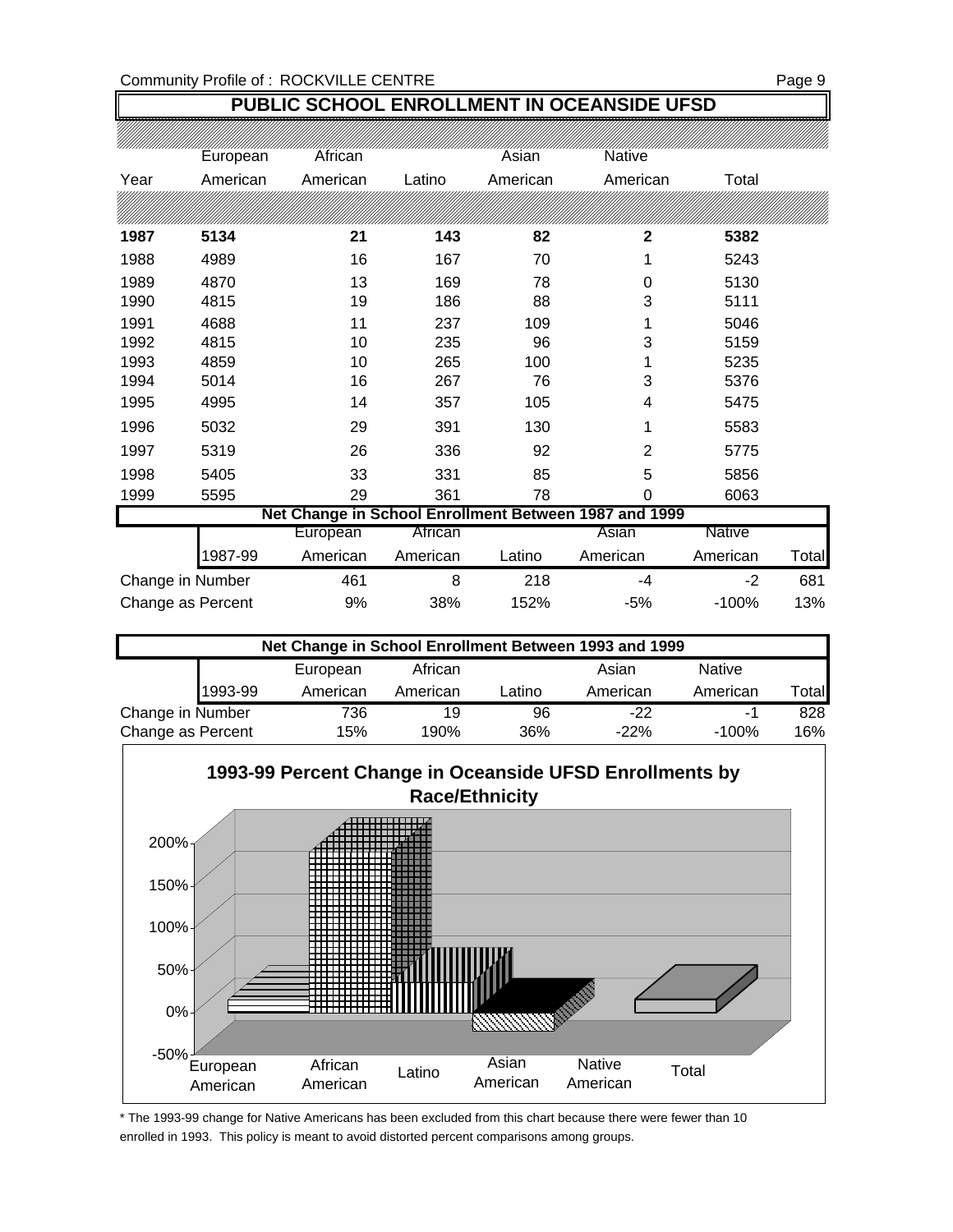### Community Profile of : The Page 10 ROCKVILLE CENTRE The Page 10

## **REPORTED LIMITED ENGLISH PROFICIENT ENGLISH LANGUAGE LEARNERS (LEP/ELLs) IN ROCKVILLE CENTRE UFSD\***

| Reported Number and Percent of LEP/ELL Students in Rockville Centre UFSD,        |               |                         |               |                         |                         |                   |  |  |
|----------------------------------------------------------------------------------|---------------|-------------------------|---------------|-------------------------|-------------------------|-------------------|--|--|
| <b>Hempstead Town and Nassau County</b>                                          |               |                         |               |                         |                         |                   |  |  |
|                                                                                  |               |                         |               |                         |                         |                   |  |  |
| <b>Rockville Centre UFSD</b><br><b>Town of Hempstead</b><br><b>Nassau County</b> |               |                         |               |                         |                         |                   |  |  |
| Year                                                                             | <b>Number</b> | <b>Percent of</b>       | <b>Number</b> | <b>Percent of</b>       |                         | Number Percent of |  |  |
|                                                                                  |               | <b>Total Enrollment</b> |               | <b>Total Enrollment</b> | <b>Total Enrollment</b> |                   |  |  |
| 1992                                                                             | 107           | 3.3%                    | 3,240         | 3.2%                    | 6,044                   | 3.5%              |  |  |
| 1993                                                                             | 96            | 3.0%                    | 3,875         | 3.7%                    | 6,963                   | 4.0%              |  |  |
| 1994                                                                             | 88            | 2.7%                    | 4,271         | 4.1%                    | 7,492                   | 4.2%              |  |  |
| 1995                                                                             | 75            | 2.3%                    | 4,674         | 4.3%                    | 7,823                   | 4.3%              |  |  |
| 1996                                                                             | 77            | 2.3%                    | 4,847         | 4.4%                    | 8,276                   | 4.5%              |  |  |
| 1997                                                                             | 101           | 3.0%                    | 5,532         | 4.9%                    | 9,219                   | 4.9%              |  |  |
| 1998                                                                             | 76            | 2.2%                    | 5,878         | 5.1%                    | 9,353                   | 4.8%              |  |  |
| 1999                                                                             | 75            | 2.2%                    | 6,134         | 5.2%                    | 10,077                  | 5.1%              |  |  |
| 1999 Total                                                                       |               |                         |               |                         |                         |                   |  |  |
| Enrollment                                                                       | 3,469         |                         | 117,036       |                         | 195,804                 |                   |  |  |
| 1992 - 1999                                                                      | $-29.9%$      |                         | 89.3%         |                         | 66.7%                   |                   |  |  |
| % Change                                                                         |               |                         |               |                         |                         |                   |  |  |

\* In the 1998-1999 school year, there were 77 different languages spoken by students enrolled in Nassau County public schools.



\*\* The annual number of reported LEP/ELLs enrollment is based upon the number of Limited English Proficient English Language Learners in the local district as reported on the State Education Department/ The University of the State of New York, Commissioners Regulations Part 154 Application.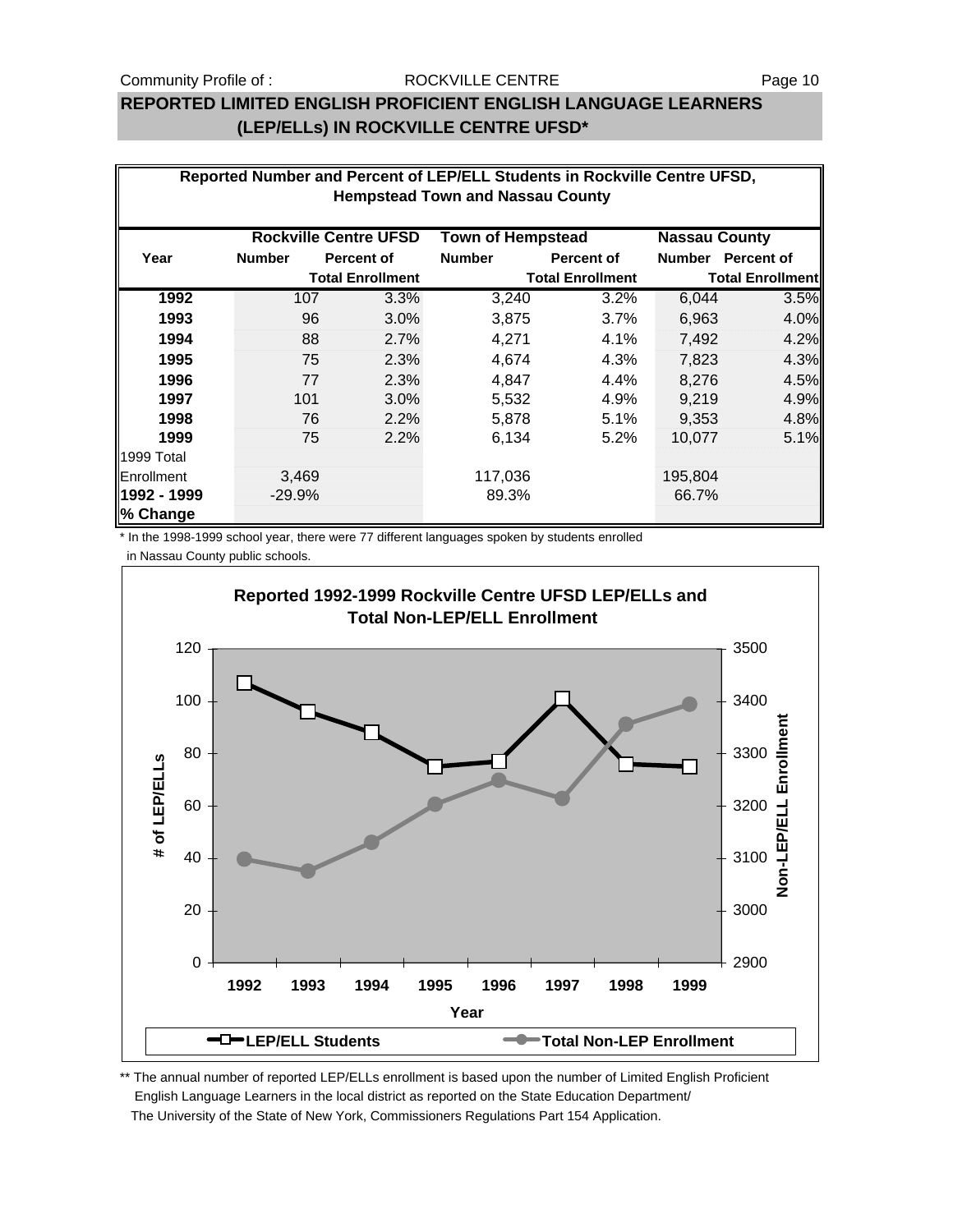# **REPORTED LIMITED ENGLISH PROFICIENT ENGLISH LANGUAGE LEARNERS (LEP/ELLs) IN OCEANSIDE UFSD\***

| Reported Number and Percent of LEP/ELL Students in Oceanside UFSD, |               |                         |                          |                         |                      |                         |  |  |  |
|--------------------------------------------------------------------|---------------|-------------------------|--------------------------|-------------------------|----------------------|-------------------------|--|--|--|
| <b>Hempstead Town and Nassau County</b>                            |               |                         |                          |                         |                      |                         |  |  |  |
|                                                                    |               |                         |                          |                         |                      |                         |  |  |  |
|                                                                    |               | <b>Oceanside UFSD</b>   | <b>Town of Hempstead</b> |                         | <b>Nassau County</b> |                         |  |  |  |
| Year                                                               | <b>Number</b> | <b>Percent of</b>       | <b>Number</b>            | <b>Percent of</b>       |                      | Number Percent of       |  |  |  |
|                                                                    |               | <b>Total Enrollment</b> |                          | <b>Total Enrollment</b> |                      | <b>Total Enrollment</b> |  |  |  |
| 1992                                                               | 124           | 2.4%                    | 3,240                    | 3.2%                    | 6,044                | 3.5%                    |  |  |  |
| 1993                                                               | 175           | 3.3%                    | 3,875                    | 3.7%                    | 6,963                | 4.0%                    |  |  |  |
| 1994                                                               | 163           | 3.0%                    | 4,271                    | 4.1%                    | 7,492                | 4.2%                    |  |  |  |
| 1995                                                               | 231           | 4.2%                    | 4,674                    | 4.3%                    | 7,823                | 4.3%                    |  |  |  |
| 1996                                                               | 240           | 4.3%                    | 4,847                    | 4.4%                    | 8,276                | 4.5%                    |  |  |  |
| 1997                                                               | 217           | 3.8%                    | 5,532                    | 4.9%                    | 9,219                | 4.9%                    |  |  |  |
| 1998                                                               | 217           | 3.7%                    | 5,878                    | 5.1%                    | 9,353                | 4.8%                    |  |  |  |
| 1999                                                               | 203           | 3.3%                    | 6,134                    | 5.2%                    | 10,077               | 5.1%                    |  |  |  |
| 1999 Total                                                         |               |                         |                          |                         |                      |                         |  |  |  |
| Enrollment                                                         | 6,063         |                         | 117,036                  |                         | 195,804              |                         |  |  |  |
| 1992 - 1999                                                        | 63.7%         |                         | 89.3%                    |                         | 66.7%                |                         |  |  |  |
| % Change                                                           |               |                         |                          |                         |                      |                         |  |  |  |

\* In the 1998-1999 school year, there were 77 different languages spoken by students enrolled

in Nassau County public schools.



\*\* The annual number of reported LEP/ELLs enrollment is based upon the number of Limited English Proficient

 English Language Learners in the local district as reported on the State Education Department/ The University of the State of New York, Commissioners Regulations Part 154 Application.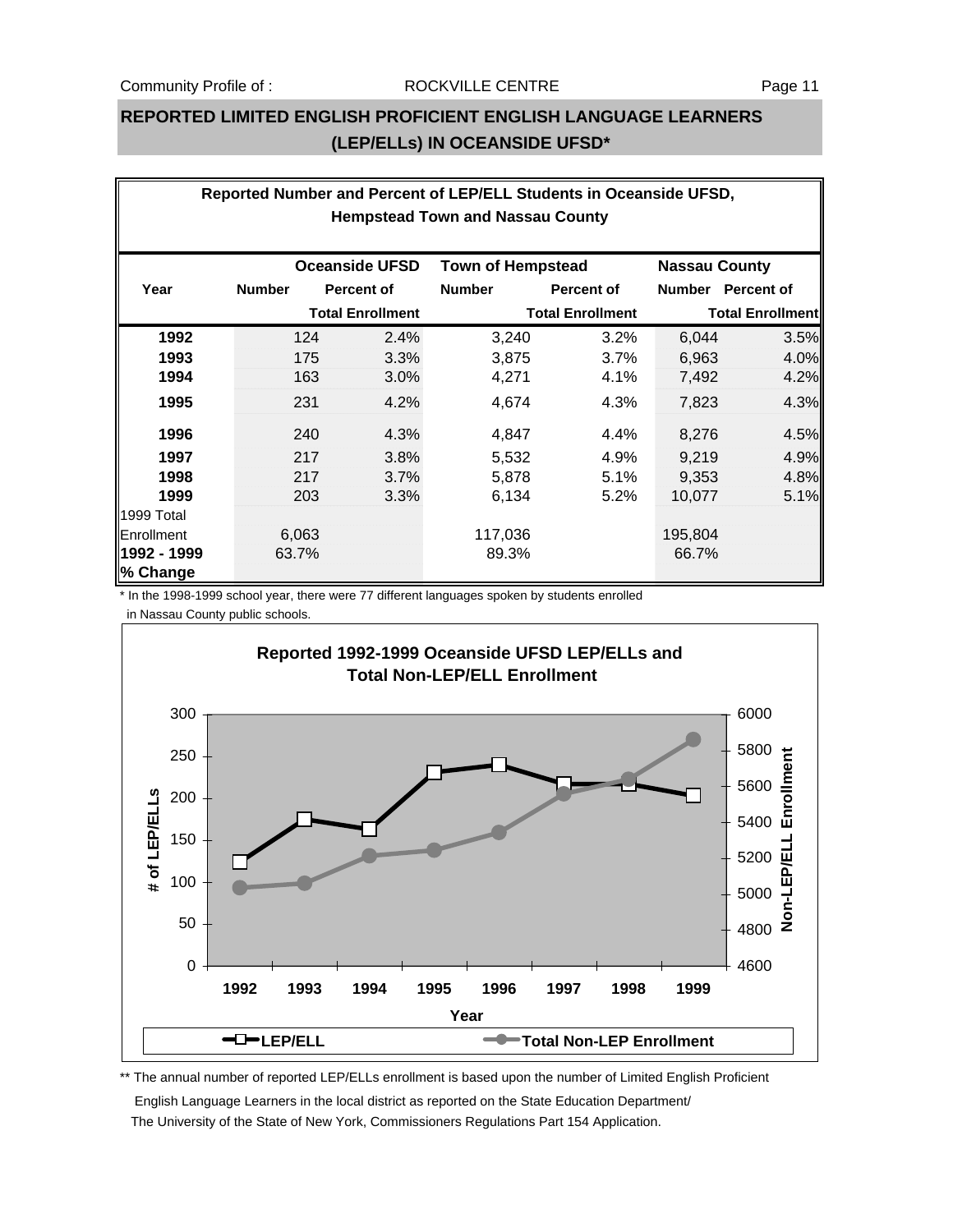Community Profile of : ROCKVILLE CENTRE The Season of Page 12

| Dropouts in Rockville Centre UFSD, Town of Hempstead, & Nassau County |                                                       |            |          |          |          |          |  |  |  |
|-----------------------------------------------------------------------|-------------------------------------------------------|------------|----------|----------|----------|----------|--|--|--|
|                                                                       |                                                       |            |          |          |          |          |  |  |  |
|                                                                       | DROPOUT NUMBERS & PERCENTS OF HIGH SCHOOL ENROLLMENT* |            |          |          |          |          |  |  |  |
| Year                                                                  | District-#                                            | District-% | Town-#** | Town-%** | County-# | County-% |  |  |  |
|                                                                       |                                                       |            |          |          |          |          |  |  |  |
| 1987                                                                  | 18                                                    | 1.6        | 898      | 2.4      | 1284     | 2.0      |  |  |  |
| 1988                                                                  | 10                                                    | 1.0        | 759      | 2.2      | 1177     | 2.0      |  |  |  |
| 1989                                                                  | 8                                                     | 0.8        | 654      | 2.0      | 932      | 1.7      |  |  |  |
| 1990                                                                  | 14                                                    | 1.5        | 546      | 1.8      | 759      | 1.4      |  |  |  |
| 1991                                                                  | 3                                                     | 0.3        | 432      | 1.4      | 613      | 1.2      |  |  |  |
| 1992                                                                  | 3                                                     | 0.3        | 483      | 1.6      | 654      | 1.2      |  |  |  |
| 1993                                                                  |                                                       | 0.1        | 484      | 1.6      | 630      | 1.2      |  |  |  |
| 1994                                                                  | 2                                                     | 0.2        | 533      | 1.7      | 724      | 1.4      |  |  |  |
| 1995                                                                  | 4                                                     | 0.4        | 395      | 1.3      | 531      | 1.0      |  |  |  |
| 1996                                                                  | 6                                                     | 0.6        | 337      | 1.1      | 477      | 0.9      |  |  |  |
| 1997                                                                  | 5                                                     | 0.5        | 358      | 1.1      | 479      | 0.9      |  |  |  |
| 1998                                                                  | 5                                                     | 0.5        | 330      | 1.0      | 489      | 0.9      |  |  |  |

\*Dropout Rate = Dropouts divided by 9-12 grade enrollment including ungraded secondary enrollment. A dropout is defined as any pupil who left school prior to graduation & did not enter another school or program leading to a GED.



\*\*Town data based on a weighted average of communities which are fully or partially located within town boundaries.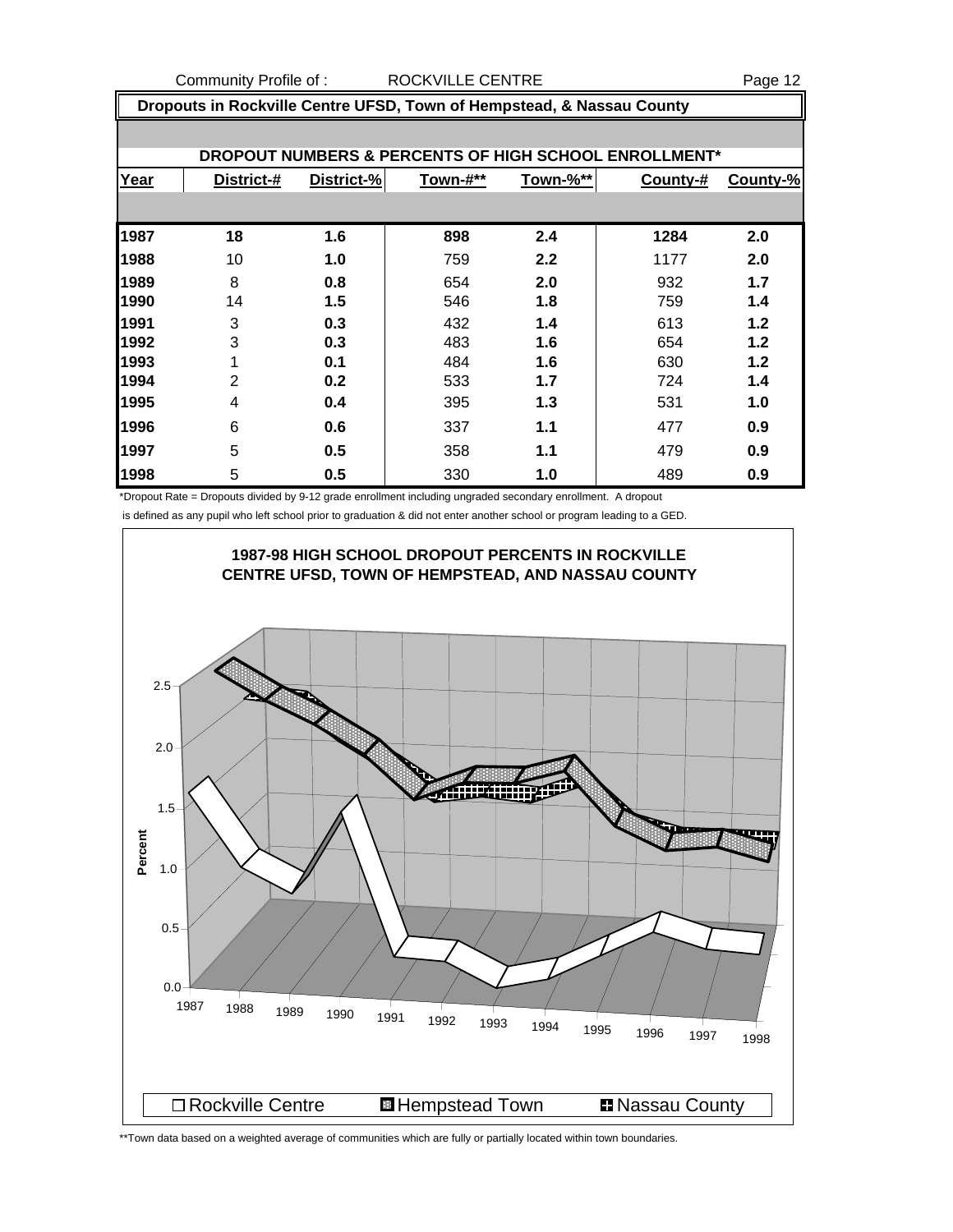Community Profile of : ROCKVILLE CENTRE **Page 13** 

|      | Dropout Percents in Oceanside UFSD, Town of Hempstead, & Nassau County |            |          |          |          |          |  |  |  |
|------|------------------------------------------------------------------------|------------|----------|----------|----------|----------|--|--|--|
|      | DROPOUT NUMBERS & PERCENTS OF HIGH SCHOOL ENROLLMENT*                  |            |          |          |          |          |  |  |  |
|      |                                                                        |            |          |          |          |          |  |  |  |
| Year | District-#                                                             | District-% | Town-#** | Town-%** | County-# | County-% |  |  |  |
|      |                                                                        |            |          |          |          |          |  |  |  |
| 1987 | 18                                                                     | 0.9        | 898      | 2.4      | 1284     | 2.0      |  |  |  |
| 1988 | 21                                                                     | 1.2        | 759      | 2.2      | 1177     | 2.0      |  |  |  |
| 1989 | 3                                                                      | 0.2        | 654      | 2.0      | 932      | 1.7      |  |  |  |
| 1990 | 6                                                                      | 0.4        | 546      | 1.8      | 759      | 1.4      |  |  |  |
| 1991 | 7                                                                      | 0.4        | 432      | 1.4      | 613      | $1.2$    |  |  |  |
| 1992 | 0                                                                      | 0.0        | 483      | 1.6      | 654      | 1.2      |  |  |  |
| 1993 | 1                                                                      | 0.1        | 484      | 1.6      | 630      | 1.2      |  |  |  |
| 1994 | 10                                                                     | 0.6        | 533      | 1.7      | 724      | 1.4      |  |  |  |
| 1995 | 28                                                                     | 1.7        | 395      | 1.3      | 531      | 1.0      |  |  |  |
| 1996 | $\Omega$                                                               | 0.0        | 337      | 1.1      | 477      | 0.9      |  |  |  |
| 1997 | 12                                                                     | 0.7        | 358      | 1.1      | 479      | 0.9      |  |  |  |
| 1998 | 14                                                                     | 0.8        | 330      | 1.0      | 489      | 0.9      |  |  |  |

\*Dropout Rate = Dropouts divided by 9-12 grade enrollment including ungraded secondary enrollment. A dropout is defined as any pupil who left school prior to graduation & did not enter another school or program leading to a GED.



\*\*Town data based on a weighted average of communities which are fully or partially located within town boundaries.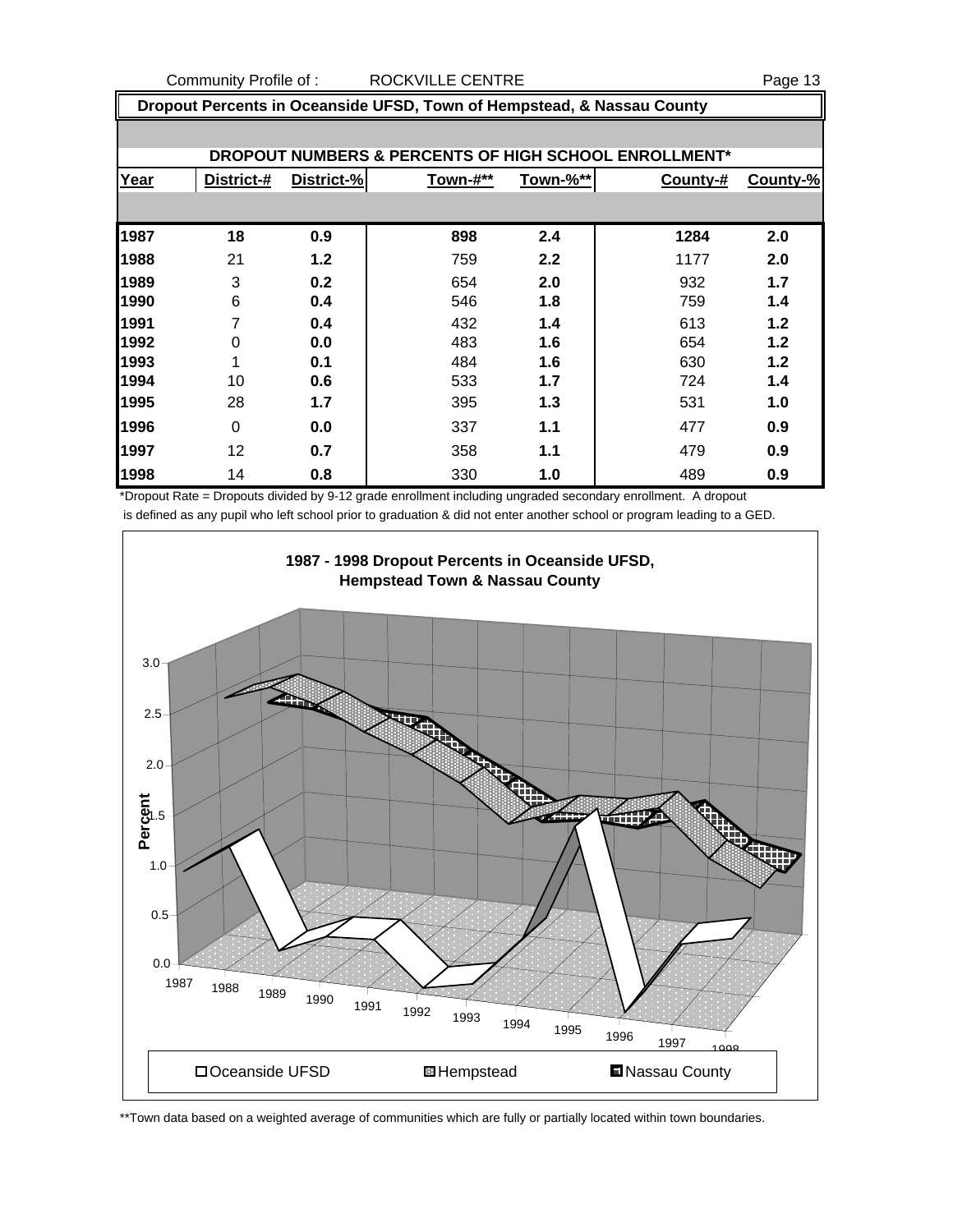Г

| 1982-97 Total Births and Fertility Rates For<br>Rockville Centre-11570, Nassau County and New York State* |                         |              |                                           |                      |                                                                                                     |              |  |  |
|-----------------------------------------------------------------------------------------------------------|-------------------------|--------------|-------------------------------------------|----------------------|-----------------------------------------------------------------------------------------------------|--------------|--|--|
|                                                                                                           | <b>Rockville Centre</b> |              |                                           | <b>Nassau County</b> | <b>New York State</b>                                                                               |              |  |  |
|                                                                                                           |                         | Fertility    |                                           | Fertility            |                                                                                                     | Fertility    |  |  |
| Year                                                                                                      | Births**                | Rate         | <b>Births</b>                             | Rate                 | <b>Births</b>                                                                                       | Rate         |  |  |
| 1982                                                                                                      | 339                     | 53.6         | 14,342                                    | 49.0                 | 246,889                                                                                             | 59.6         |  |  |
| 1983                                                                                                      | 327                     | 52.1         | 14,541                                    | 49.8                 | 248,222                                                                                             | 59.6         |  |  |
| 1984                                                                                                      | 341                     | 54.6         | 14,758                                    | 50.6                 | 250,436                                                                                             | 59.9         |  |  |
| 1985                                                                                                      | 341                     | 55.0         | 15,247                                    | 52.3                 | 258,826                                                                                             | 61.6         |  |  |
| 1986                                                                                                      | 323                     | 52.6         | 15,567                                    | 53.5                 | 263,045                                                                                             | 62.3         |  |  |
| 1987                                                                                                      | 336                     | 55.1         | 16,504                                    | 56.8                 | 271,355                                                                                             | 64.0         |  |  |
| 1988                                                                                                      | 340                     | 56.1         | 17,072                                    | 58.8                 | 279,976                                                                                             | 65.8         |  |  |
| 1989                                                                                                      | 355                     | 59.1         | 17,700                                    | 61.1                 | 290,528                                                                                             | 67.9         |  |  |
| 1990                                                                                                      | 355                     | 59.5         | 18,180                                    | 62.8                 | 297,468                                                                                             | 69.3         |  |  |
| 1991                                                                                                      | 343                     | 60.5         | 17,864                                    | 62.2                 | 292,523                                                                                             | 68.1         |  |  |
| 1992                                                                                                      | 345                     | 61.2         | 18,065                                    | 63.3                 | 287,531                                                                                             | 67.2         |  |  |
| 1993                                                                                                      | 343                     | 61.4         | 17,931                                    | 63.2                 | 282,377                                                                                             | 66.3         |  |  |
| 1994                                                                                                      | 352                     | 63.2         | 17,903                                    | 64.6                 | 277,945                                                                                             | 65.6         |  |  |
| 1995                                                                                                      | 353                     | 63.7         | 18,084                                    | 66.0                 | 271,042                                                                                             | 64.3         |  |  |
| 1996                                                                                                      | 355                     | 64.7         | 17,722                                    | 63.8                 | 263,611                                                                                             | 63.0         |  |  |
| 1997                                                                                                      | 356                     | 65.5         | 17,100                                    | 62.0                 | 256,976                                                                                             | 61.8         |  |  |
| 360                                                                                                       |                         |              | 1982 - 1997 Rockville Centre Total Births |                      |                                                                                                     |              |  |  |
| 350                                                                                                       |                         |              |                                           |                      | KYA MW                                                                                              |              |  |  |
| 340<br><b>Births</b><br>აას                                                                               |                         |              |                                           |                      |                                                                                                     |              |  |  |
| Number of<br>320                                                                                          |                         |              |                                           |                      |                                                                                                     |              |  |  |
| 310                                                                                                       |                         |              |                                           |                      |                                                                                                     |              |  |  |
| 300<br>1982                                                                                               | 1983<br>1984<br>1985    | 1986<br>1987 | 1988<br>1989<br>1990                      | 1991<br>1992         | 1993<br>1994<br>1995                                                                                | 1996<br>1997 |  |  |
|                                                                                                           |                         |              | Year                                      |                      | Fertility rate based on live births per 1,000 female population 15-44. Data for 1990-97 reflect zip |              |  |  |

hs per 1,000 female population 15-44.  $\,$  Data for 1990-97 reflect zip  $\,$  code boundaries. Data for prior years reflect the local community as comprised by census tracts. \*\* The number of births in the Rockville Centre area is a three year "running" average for all years.

Source: Nassau County & New York State Departments of Health.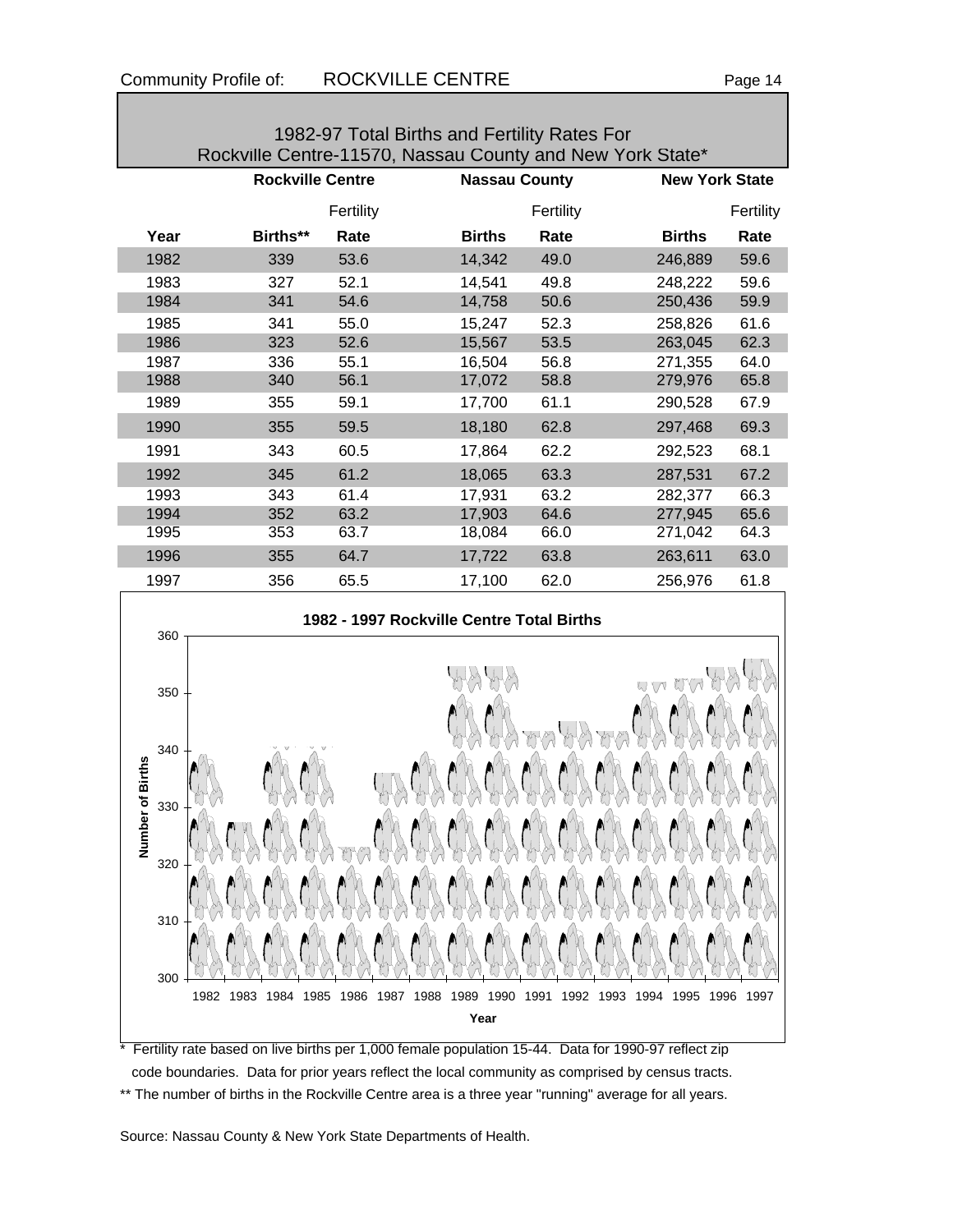| 1984-97 Births To Teen Mothers and Fertility Rates              |
|-----------------------------------------------------------------|
| For Rockville Centre 11570*, Nassau County and New York State** |

|      | <b>Rockville Centre</b> |           |               | <b>Nassau County</b> | <b>New York State</b> |           |  |
|------|-------------------------|-----------|---------------|----------------------|-----------------------|-----------|--|
|      | Teen                    | Fertility | Teen          | Fertility            | Teen                  | Fertility |  |
| Year | <b>Births</b>           | Rate      | <b>Births</b> | Rate                 | <b>Births</b>         | Rate      |  |
| 1984 | 9                       | 9.6       | 668           | 12.2                 | 25,658                | 35.7      |  |
| 1985 | 9                       | 9.7       | 711           | 13.4                 | 25,470                | 36.4      |  |
| 1986 | 9                       | 9.8       | 685           | 13.4                 | 25,134                | 37.0      |  |
| 1987 | 9                       | 10.3      | 677           | 13.8                 | 25,080                | 38.0      |  |
| 1988 | 10                      | 11.1      | 663           | 14.1                 | 25,861                | 40.3      |  |
| 1989 | 8                       | 8.9       | 679           | 15.0                 | 26,593                | 42.7      |  |
| 1990 | 8                       | 9.0       | 674           | 15.6                 | 26,553                | 44.0      |  |
| 1991 | 9                       | 10.1      | 672           | 16.0                 | 26,216                | 44.1      |  |
| 1992 | 12                      | 13.4      | 629           | 15.1                 | 25,330                | 43.4      |  |
| 1993 | 14                      | 16.0      | 700           | 18.4                 | 25,515                | 44.3      |  |
| 1994 | 12                      | 13.7      | 682           | 18.2                 | 25,852                | 45.3      |  |
| 1995 | 10                      | 11.3      | 668           | 18.0                 | 24,805                | 43.6      |  |
| 1996 | 10                      | 10.8      | 637           | 15.8                 | 23,864                | 41.8      |  |
| 1997 | 11                      | 11.7      | 561           | 13.9                 | 22,185                | 38.5      |  |



\* The number of birth to teen mothers in the Rockville Centre area is a three year "running" average for all years.

\*\* Fertility rate based on live births per 1,000 female population 15-19. Data for 1990-97 reflect zip code boundaries. Data for prior years reflect the local community as comprised by census tracts.